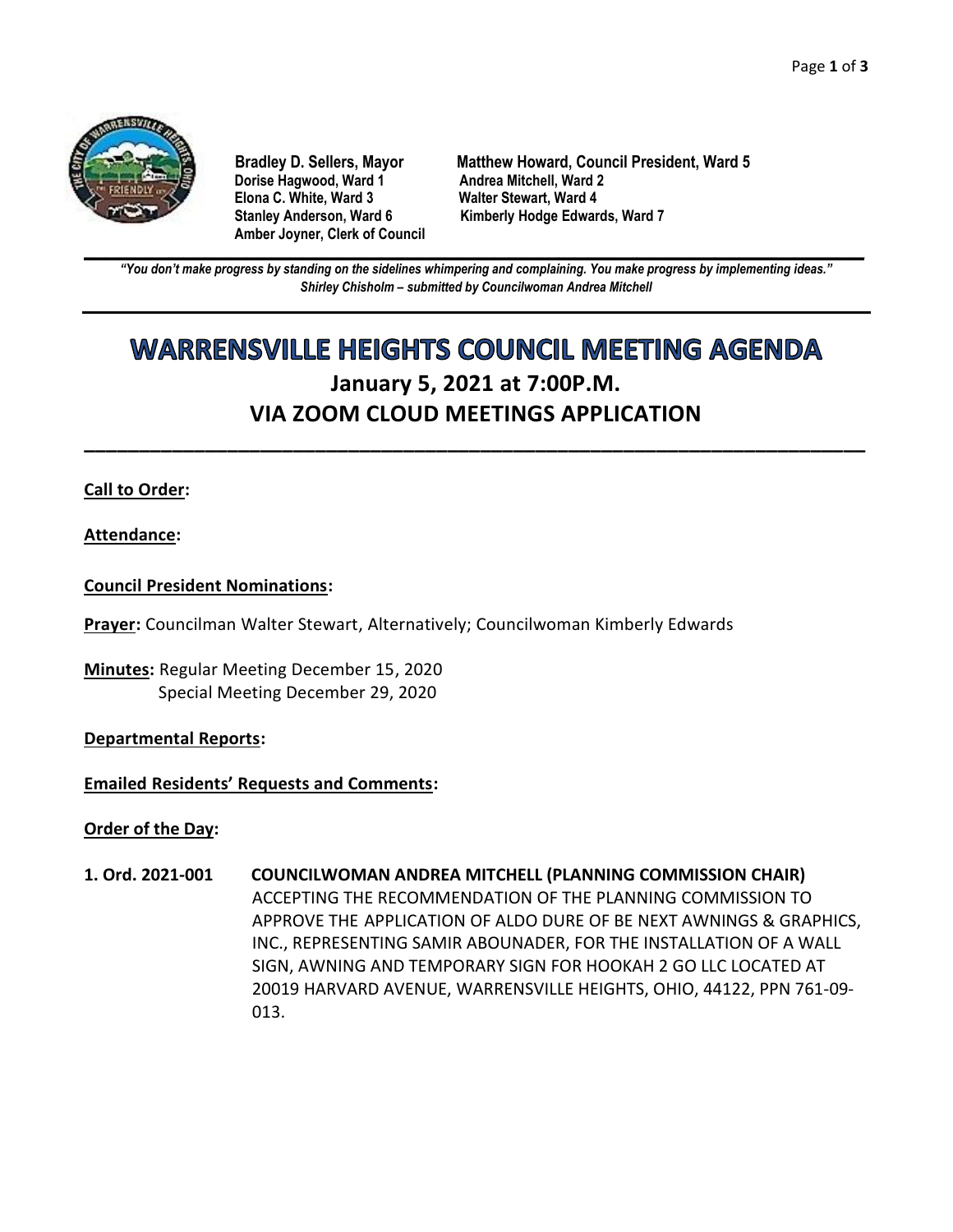| 2. Ord. 2021-002 | <b>COUNCILWOMAN ANDREA MITCHELL (PLANNING COMMISSION CHAIR)</b>      |
|------------------|----------------------------------------------------------------------|
|                  | ACCEPTING THE RECOMMENDATION OF THE PLANNING COMMISSION TO           |
|                  | APPROVE APPLICATION OF ALDO DURE OF BE NEXT AWNINGS & GRAPHICS,      |
|                  | INC., REPRESENTING YOULONDE MANSOUR OF INTERSTATE DEVELOPMENT        |
|                  | LIMITED PARTNERSHIP, FOR THE INSTALLATION OF A WALL SIGN,            |
|                  | FREESTANDING SIGN AND TEMPORARY SIGN FOR K SOCIETY LLC LOCATED AT    |
|                  | 21905 EMERY ROAD, WARRENSVILLE HEIGHTS, OHIO, 44128, PPN 761-21-008. |

**3. Ord. 2021-003 COUNCILWOMAN ANDREA MITCHELL (PLANNING COMMISSION CHAIR)** ACCEPTING THE RECOMMENDATION OF THE PLANNING COMMISSION TO APPROVE THE APPLICATION OF CHRIS MULLINS OF ARCO NATIONAL OHIO VALLEY, LLC, REPRESENTING MILES NORTH RANDALL LLC, FOR THE INSTALLATION FOR THE CONSTRUCTION OF A WAREHOUSE BUILDING LOCATED AT 21201 MILES ROAD, WARRENSVILLE HEIGHTS, OHIO, 44128, PPNS 762-24- 001 AND 762-25-018.

- **4. Ord. 2021-004 COUNCILWOMAN ANDREA MITCHELL (PLANNING COMMISSION CHAIR)** ACCEPTING THE RECOMMENDATION OF THE PLANNING COMMISSION TO APPROVE THE APPLICATION OF KENNETH J. FISHER, ESQ. OF KENNETH J. FISHER CO., L.P.A., REPRESENTING TREBMAL MILES LLC, FOR THE INSTALLATION OF A NEW FREEWAY CHANGEABLE COPY SIGN LOCATED AT 24331-24441 MILES ROAD, WARRENSVILLE HEIGHTS, OHIO, 44128, PPN 763-23-015.
- **5. Ord. 2021-005 COUNCILWOMAN ANDREA MITCHELL (PLANNING COMMISSION CHAIR)** ACCEPTING THE RECOMMENDATION OF THE PLANNING COMMISSION TO APPROVE THE APPLICATION OF BILL HAMILTON OF NORTHCOAST SIGNWORKS, REPRESENTING WESTON INC. FOR WESTON 26101 MILES ROAD LLC, FOR THE INSTALLATION OF A WALL SIGN LOCATED AT 26101 MILES ROAD,WARRENSVILLE HEIGHTS, OHIO, 44128, PPN 763-41-018.

**6. Ord. 2021-006 MAYOR BRADLEY D. SELLERS** AUTHORIZING THE MAYOR TO APPOINT BRIAN BIALEK TO THE POSITION OF FIREFIGHTER IN THE FIRE DEPARTMENT OF THE CITY OF WARRENSVILLE HEIGHTS, AND DECLARING AN EMERGENCY.

**7. Ord. 2021-007 MAYOR BRADLEY D. SELLERS** RESCINDING ORDINANCE NUMBER 2020-163 (AUTHORIZING THE MAYOR TO ACCEPT THE OFFER OF AND ENTER INTO AN AGREEMENT WITH WANDA JACKSON FOR THE SALE OF PERMANENT PARCEL NUMBER 763-08-080 (LOT 71) LOCATED AT 26814 RUE SAINT GABRIEL COURT).